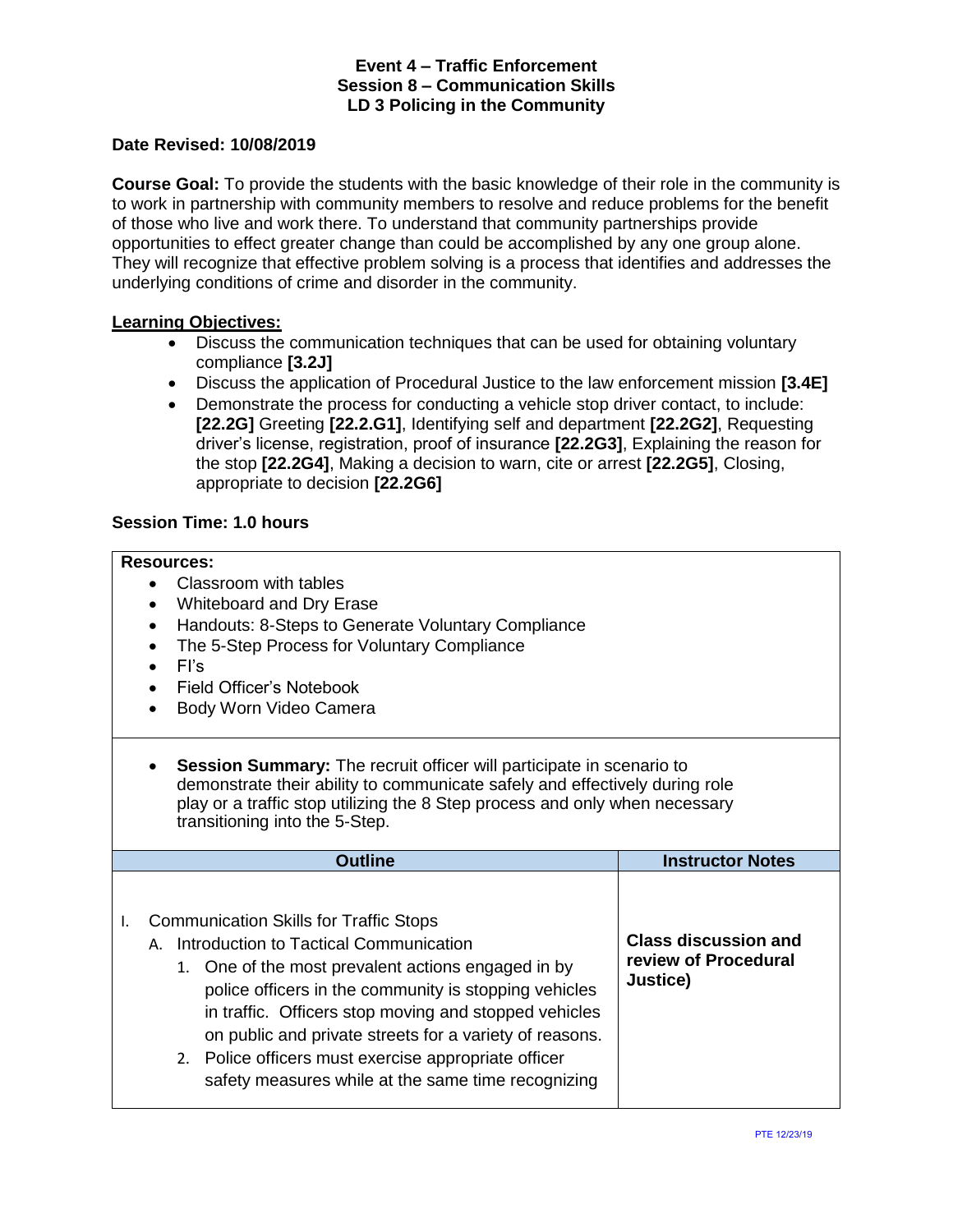| B. | 2. | reaction of the driver and the outcome of the vehicle<br>stop (Procedural Justice and Police Legitimacy).<br>Flexibility and courtesy are important in contacting<br>the vehicle occupants. [3.4E]<br><b>Facilitated Discussion: Tactical Communication</b><br>1. You are now familiar with basic communication skills;<br>verbal language and non-verbal communication<br>skills, the sender and receiver of the message, active<br>listening skills, barriers to effective communication,<br>cross cultural communication etc.<br>These communication skills are tools used to assist<br>officers in obtaining voluntary compliance and<br>reducing the likelihood of physical confrontation and<br>when conducting traffic stops (Procedural Justice).<br>a. Ask: What are the types of information that you<br>think the traffic violator would like to know when<br>you stop them?<br>Expected responses: (Procedural Justice-<br>1)<br>Explaining your actions)<br>a) The reason for the stop | <b>Procedural Justice?</b><br><b>Revisit "Introduction to</b><br><b>Procedural justice"</b>                                   |
|----|----|-----------------------------------------------------------------------------------------------------------------------------------------------------------------------------------------------------------------------------------------------------------------------------------------------------------------------------------------------------------------------------------------------------------------------------------------------------------------------------------------------------------------------------------------------------------------------------------------------------------------------------------------------------------------------------------------------------------------------------------------------------------------------------------------------------------------------------------------------------------------------------------------------------------------------------------------------------------------------------------------------------|-------------------------------------------------------------------------------------------------------------------------------|
|    | 3. | b) What's going to happen to them: Cite?<br>Warn?<br>b. Ask: What would you like to know if you were<br>stopped by law enforcement?<br>1) Expected responses:<br>a) The reason for the stop<br>b) What's going to happen to me: A Citation?<br>A Warning?<br>You have learned in initial police science lessons<br>(problem solving model, CAPRA) that a systematic                                                                                                                                                                                                                                                                                                                                                                                                                                                                                                                                                                                                                                 | Ask: What are the types<br>of information that you<br>think the traffic violator<br>would like to know when<br>you stop them? |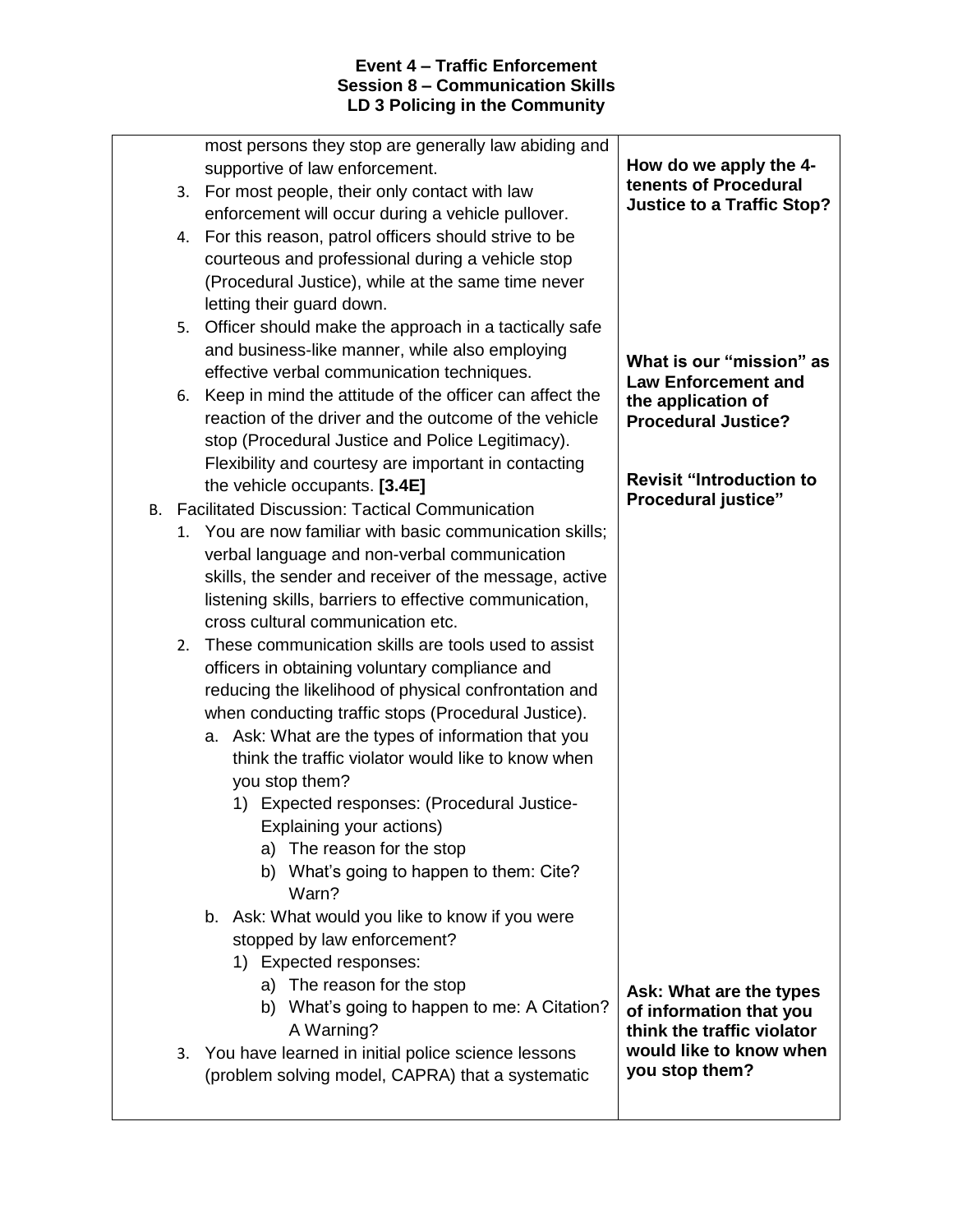| Ask: What would you                                                                                                                                                                                                                                                                                                                                                                                                                                                                                                                                                                                                                                                                                                                                                                                                                                                                                                                                                                                                                                                                                                                                                                                                                                                                                                                                                                                        |
|------------------------------------------------------------------------------------------------------------------------------------------------------------------------------------------------------------------------------------------------------------------------------------------------------------------------------------------------------------------------------------------------------------------------------------------------------------------------------------------------------------------------------------------------------------------------------------------------------------------------------------------------------------------------------------------------------------------------------------------------------------------------------------------------------------------------------------------------------------------------------------------------------------------------------------------------------------------------------------------------------------------------------------------------------------------------------------------------------------------------------------------------------------------------------------------------------------------------------------------------------------------------------------------------------------------------------------------------------------------------------------------------------------|
| like to know if you were                                                                                                                                                                                                                                                                                                                                                                                                                                                                                                                                                                                                                                                                                                                                                                                                                                                                                                                                                                                                                                                                                                                                                                                                                                                                                                                                                                                   |
| stopped by law                                                                                                                                                                                                                                                                                                                                                                                                                                                                                                                                                                                                                                                                                                                                                                                                                                                                                                                                                                                                                                                                                                                                                                                                                                                                                                                                                                                             |
| enforcement?                                                                                                                                                                                                                                                                                                                                                                                                                                                                                                                                                                                                                                                                                                                                                                                                                                                                                                                                                                                                                                                                                                                                                                                                                                                                                                                                                                                               |
|                                                                                                                                                                                                                                                                                                                                                                                                                                                                                                                                                                                                                                                                                                                                                                                                                                                                                                                                                                                                                                                                                                                                                                                                                                                                                                                                                                                                            |
|                                                                                                                                                                                                                                                                                                                                                                                                                                                                                                                                                                                                                                                                                                                                                                                                                                                                                                                                                                                                                                                                                                                                                                                                                                                                                                                                                                                                            |
|                                                                                                                                                                                                                                                                                                                                                                                                                                                                                                                                                                                                                                                                                                                                                                                                                                                                                                                                                                                                                                                                                                                                                                                                                                                                                                                                                                                                            |
|                                                                                                                                                                                                                                                                                                                                                                                                                                                                                                                                                                                                                                                                                                                                                                                                                                                                                                                                                                                                                                                                                                                                                                                                                                                                                                                                                                                                            |
|                                                                                                                                                                                                                                                                                                                                                                                                                                                                                                                                                                                                                                                                                                                                                                                                                                                                                                                                                                                                                                                                                                                                                                                                                                                                                                                                                                                                            |
|                                                                                                                                                                                                                                                                                                                                                                                                                                                                                                                                                                                                                                                                                                                                                                                                                                                                                                                                                                                                                                                                                                                                                                                                                                                                                                                                                                                                            |
|                                                                                                                                                                                                                                                                                                                                                                                                                                                                                                                                                                                                                                                                                                                                                                                                                                                                                                                                                                                                                                                                                                                                                                                                                                                                                                                                                                                                            |
|                                                                                                                                                                                                                                                                                                                                                                                                                                                                                                                                                                                                                                                                                                                                                                                                                                                                                                                                                                                                                                                                                                                                                                                                                                                                                                                                                                                                            |
|                                                                                                                                                                                                                                                                                                                                                                                                                                                                                                                                                                                                                                                                                                                                                                                                                                                                                                                                                                                                                                                                                                                                                                                                                                                                                                                                                                                                            |
|                                                                                                                                                                                                                                                                                                                                                                                                                                                                                                                                                                                                                                                                                                                                                                                                                                                                                                                                                                                                                                                                                                                                                                                                                                                                                                                                                                                                            |
|                                                                                                                                                                                                                                                                                                                                                                                                                                                                                                                                                                                                                                                                                                                                                                                                                                                                                                                                                                                                                                                                                                                                                                                                                                                                                                                                                                                                            |
|                                                                                                                                                                                                                                                                                                                                                                                                                                                                                                                                                                                                                                                                                                                                                                                                                                                                                                                                                                                                                                                                                                                                                                                                                                                                                                                                                                                                            |
|                                                                                                                                                                                                                                                                                                                                                                                                                                                                                                                                                                                                                                                                                                                                                                                                                                                                                                                                                                                                                                                                                                                                                                                                                                                                                                                                                                                                            |
|                                                                                                                                                                                                                                                                                                                                                                                                                                                                                                                                                                                                                                                                                                                                                                                                                                                                                                                                                                                                                                                                                                                                                                                                                                                                                                                                                                                                            |
|                                                                                                                                                                                                                                                                                                                                                                                                                                                                                                                                                                                                                                                                                                                                                                                                                                                                                                                                                                                                                                                                                                                                                                                                                                                                                                                                                                                                            |
|                                                                                                                                                                                                                                                                                                                                                                                                                                                                                                                                                                                                                                                                                                                                                                                                                                                                                                                                                                                                                                                                                                                                                                                                                                                                                                                                                                                                            |
|                                                                                                                                                                                                                                                                                                                                                                                                                                                                                                                                                                                                                                                                                                                                                                                                                                                                                                                                                                                                                                                                                                                                                                                                                                                                                                                                                                                                            |
| For this session go over                                                                                                                                                                                                                                                                                                                                                                                                                                                                                                                                                                                                                                                                                                                                                                                                                                                                                                                                                                                                                                                                                                                                                                                                                                                                                                                                                                                   |
| the steps as a group.                                                                                                                                                                                                                                                                                                                                                                                                                                                                                                                                                                                                                                                                                                                                                                                                                                                                                                                                                                                                                                                                                                                                                                                                                                                                                                                                                                                      |
| <b>Advised to have it</b>                                                                                                                                                                                                                                                                                                                                                                                                                                                                                                                                                                                                                                                                                                                                                                                                                                                                                                                                                                                                                                                                                                                                                                                                                                                                                                                                                                                  |
| memorized by next                                                                                                                                                                                                                                                                                                                                                                                                                                                                                                                                                                                                                                                                                                                                                                                                                                                                                                                                                                                                                                                                                                                                                                                                                                                                                                                                                                                          |
| session                                                                                                                                                                                                                                                                                                                                                                                                                                                                                                                                                                                                                                                                                                                                                                                                                                                                                                                                                                                                                                                                                                                                                                                                                                                                                                                                                                                                    |
|                                                                                                                                                                                                                                                                                                                                                                                                                                                                                                                                                                                                                                                                                                                                                                                                                                                                                                                                                                                                                                                                                                                                                                                                                                                                                                                                                                                                            |
|                                                                                                                                                                                                                                                                                                                                                                                                                                                                                                                                                                                                                                                                                                                                                                                                                                                                                                                                                                                                                                                                                                                                                                                                                                                                                                                                                                                                            |
|                                                                                                                                                                                                                                                                                                                                                                                                                                                                                                                                                                                                                                                                                                                                                                                                                                                                                                                                                                                                                                                                                                                                                                                                                                                                                                                                                                                                            |
|                                                                                                                                                                                                                                                                                                                                                                                                                                                                                                                                                                                                                                                                                                                                                                                                                                                                                                                                                                                                                                                                                                                                                                                                                                                                                                                                                                                                            |
|                                                                                                                                                                                                                                                                                                                                                                                                                                                                                                                                                                                                                                                                                                                                                                                                                                                                                                                                                                                                                                                                                                                                                                                                                                                                                                                                                                                                            |
|                                                                                                                                                                                                                                                                                                                                                                                                                                                                                                                                                                                                                                                                                                                                                                                                                                                                                                                                                                                                                                                                                                                                                                                                                                                                                                                                                                                                            |
|                                                                                                                                                                                                                                                                                                                                                                                                                                                                                                                                                                                                                                                                                                                                                                                                                                                                                                                                                                                                                                                                                                                                                                                                                                                                                                                                                                                                            |
|                                                                                                                                                                                                                                                                                                                                                                                                                                                                                                                                                                                                                                                                                                                                                                                                                                                                                                                                                                                                                                                                                                                                                                                                                                                                                                                                                                                                            |
|                                                                                                                                                                                                                                                                                                                                                                                                                                                                                                                                                                                                                                                                                                                                                                                                                                                                                                                                                                                                                                                                                                                                                                                                                                                                                                                                                                                                            |
|                                                                                                                                                                                                                                                                                                                                                                                                                                                                                                                                                                                                                                                                                                                                                                                                                                                                                                                                                                                                                                                                                                                                                                                                                                                                                                                                                                                                            |
|                                                                                                                                                                                                                                                                                                                                                                                                                                                                                                                                                                                                                                                                                                                                                                                                                                                                                                                                                                                                                                                                                                                                                                                                                                                                                                                                                                                                            |
|                                                                                                                                                                                                                                                                                                                                                                                                                                                                                                                                                                                                                                                                                                                                                                                                                                                                                                                                                                                                                                                                                                                                                                                                                                                                                                                                                                                                            |
|                                                                                                                                                                                                                                                                                                                                                                                                                                                                                                                                                                                                                                                                                                                                                                                                                                                                                                                                                                                                                                                                                                                                                                                                                                                                                                                                                                                                            |
|                                                                                                                                                                                                                                                                                                                                                                                                                                                                                                                                                                                                                                                                                                                                                                                                                                                                                                                                                                                                                                                                                                                                                                                                                                                                                                                                                                                                            |
| approach versus and unsystematic approach<br>4. During victimology you learned the term procedural<br>justice. Procedural justice, mandates that officers<br>remain neutral in their decision making. Officers shall<br>always treat people with respect while explaining<br>their actions during client's contacts especially during<br>5. LAPD uses the 8-Step for all traffic stops [3.2J]<br>d. Assures you cover all information<br>e. Clear beginning and end to contact<br>6. Demonstrate the process for conducting a vehicle<br>stop driver contact, to include: [22.2G] Greeting<br>[22.2G1], Identifying self and department [22.2G2],<br>Requesting driver's license, registration, proof of<br>insurance [22.2G3], Explaining the reason for the<br>stop [22.2G4], Making a decision to warn, cite or<br>arrest [22.2G5], Closing, appropriate to decision<br>Distribute: 8-Step for Voluntary Compliance<br>a) Greet the person respectfully<br>b) Allow the situation to begin positively<br>2) Identifying self and department<br>a) Clearly identify themselves and their<br>agency/police department.<br>(1) Ask: Why is it important to identify<br>your department?<br>It establishes command presence<br>It personalizes the contact (Procedural<br>3) Explaining the reason for the stop<br>It provides the motivation for the person to<br>b) Usually you say the first three steps |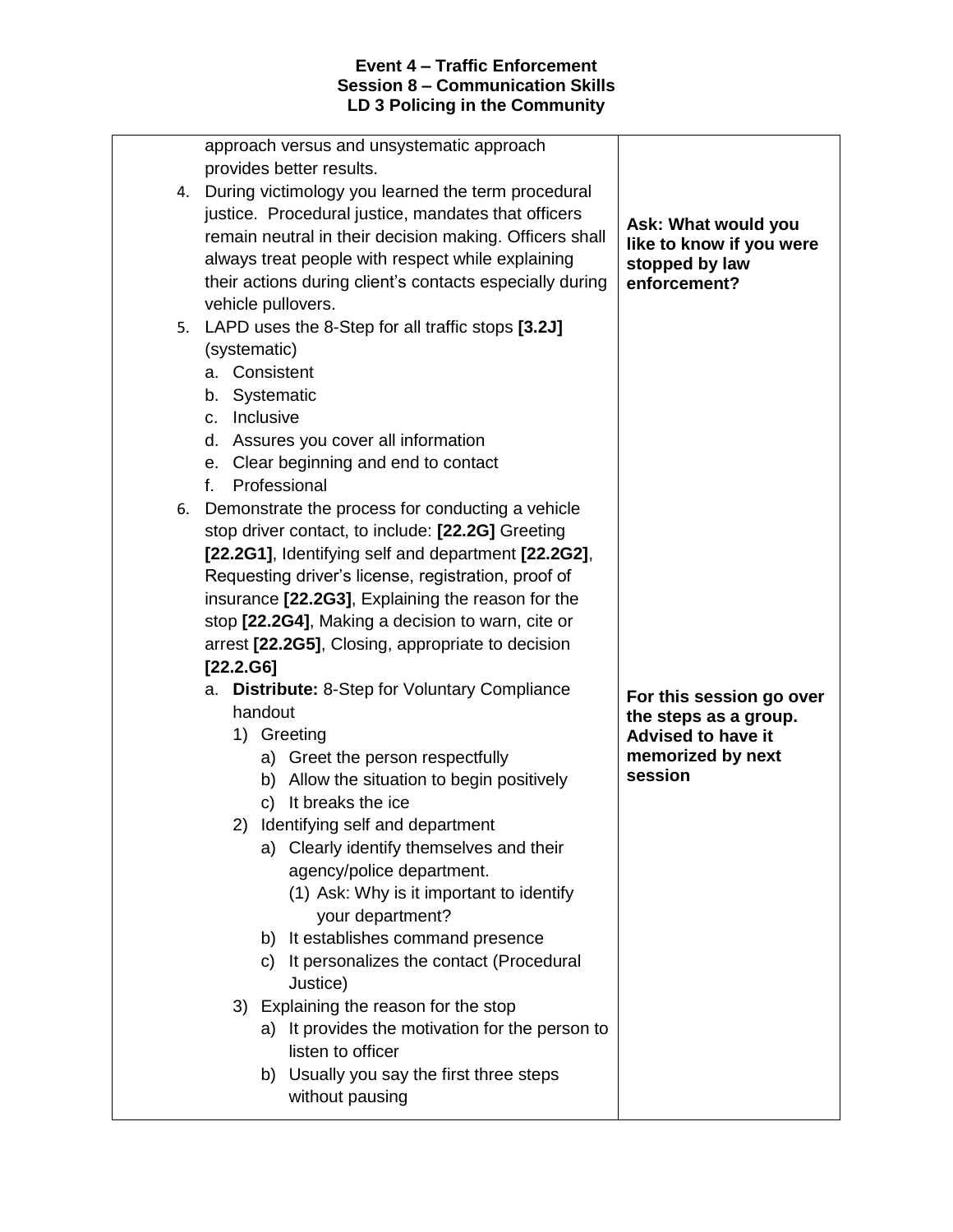| 4) | Ask if there is any legal justification for the for |  |
|----|-----------------------------------------------------|--|
|    | the violation (Allows opportunity for the           |  |
|    | violator to vent)                                   |  |
|    | a) Ask without bias tone (Procedural Justice)       |  |
|    | b) Offer the person the opportunity to explain      |  |
|    | their justification (Procedural Justice)            |  |
| 5) | Requesting driver's license, registration, proof    |  |
|    | of insurance                                        |  |
|    | a) Ask for location of driver's license,            |  |
|    | registration and insurance, etc.                    |  |
|    | (1) "Without reaching for it, where do you          |  |
|    | keep your driver's license?"                        |  |
|    | (2) "Without reaching for it where you              |  |
|    | keep your vehicle registration and                  |  |
|    | proof of insurance?"                                |  |
|    | (3) This allows the driver (contact) officer        |  |
|    | to first advise their partner (cover)               |  |
|    | officer where the violator will be                  |  |
|    | reaching.                                           |  |
|    | (a) "Partner visor, glove box, side                 |  |
|    | door, rear/front pocket, purse,                     |  |
|    | backpack or briefcase etc."                         |  |
|    | b) If needed illuminate the area where the          |  |
|    | violator will be reaching to retrieve their         |  |
|    | information with your flashlight                    |  |
|    | Do not allow the violator to reach into a<br>C)     |  |
|    | location where neither the driver nor the           |  |
|    | passenger officer can see their hands. In           |  |
|    | these cases, consider removing the                  |  |
|    | violator before letting them do so.                 |  |
|    | d) Have violator hand items requested to            |  |
|    | officer outside of vehicle                          |  |
|    | e) Allow adequate time for the person to            |  |
|    | comply (Procedural Justice)                         |  |
|    | Verify with the violator that the information<br>f) |  |
|    | on the driver's license/identification              |  |
|    | presented to officer is accurate.                   |  |
|    | (1) Photograph matches                              |  |
|    | (2) Current address is on violator driver's         |  |
|    | license and vehicle registration                    |  |
|    | g) Be sure to carry items in non-primary            |  |
|    | hand.                                               |  |
| 6) | Return to black & white passenger door              |  |
|    |                                                     |  |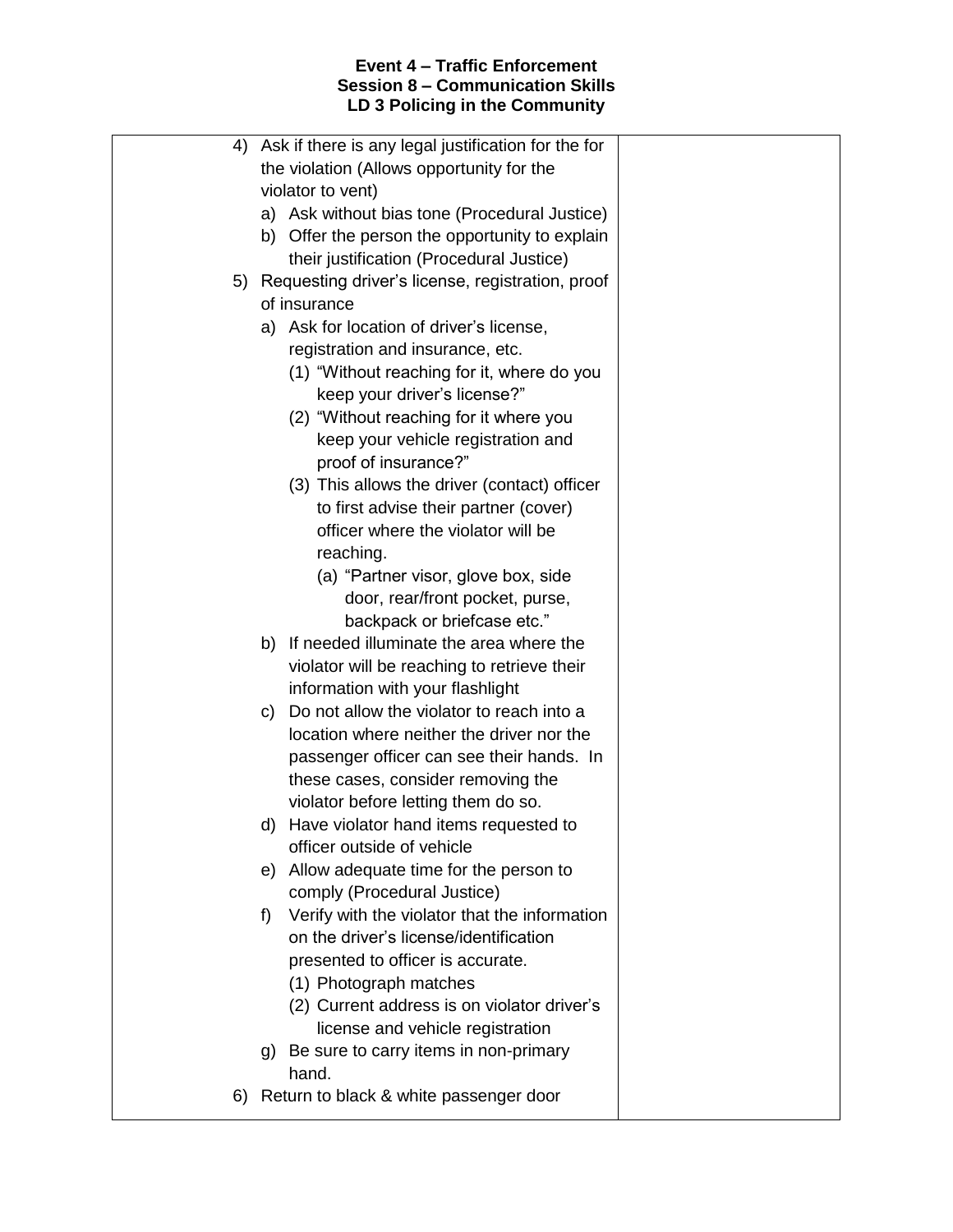| a) Driver can walk around police vehicle to     |                                                                                                                                                                                                                                                                                                                                                                                                                                                                                                                                                                                                                                                                                                                                                                                                                                                                                                                   |
|-------------------------------------------------|-------------------------------------------------------------------------------------------------------------------------------------------------------------------------------------------------------------------------------------------------------------------------------------------------------------------------------------------------------------------------------------------------------------------------------------------------------------------------------------------------------------------------------------------------------------------------------------------------------------------------------------------------------------------------------------------------------------------------------------------------------------------------------------------------------------------------------------------------------------------------------------------------------------------|
|                                                 |                                                                                                                                                                                                                                                                                                                                                                                                                                                                                                                                                                                                                                                                                                                                                                                                                                                                                                                   |
| & white and the violator's vehicle if           |                                                                                                                                                                                                                                                                                                                                                                                                                                                                                                                                                                                                                                                                                                                                                                                                                                                                                                                   |
| violator's vehicle is turned off                |                                                                                                                                                                                                                                                                                                                                                                                                                                                                                                                                                                                                                                                                                                                                                                                                                                                                                                                   |
|                                                 |                                                                                                                                                                                                                                                                                                                                                                                                                                                                                                                                                                                                                                                                                                                                                                                                                                                                                                                   |
| license for validity and verify validity of     |                                                                                                                                                                                                                                                                                                                                                                                                                                                                                                                                                                                                                                                                                                                                                                                                                                                                                                                   |
| registration and insurance.                     |                                                                                                                                                                                                                                                                                                                                                                                                                                                                                                                                                                                                                                                                                                                                                                                                                                                                                                                   |
| a) Can be done by radio or Mobile Data          |                                                                                                                                                                                                                                                                                                                                                                                                                                                                                                                                                                                                                                                                                                                                                                                                                                                                                                                   |
| Computer                                        |                                                                                                                                                                                                                                                                                                                                                                                                                                                                                                                                                                                                                                                                                                                                                                                                                                                                                                                   |
| b) The citation should be completed while       |                                                                                                                                                                                                                                                                                                                                                                                                                                                                                                                                                                                                                                                                                                                                                                                                                                                                                                                   |
|                                                 |                                                                                                                                                                                                                                                                                                                                                                                                                                                                                                                                                                                                                                                                                                                                                                                                                                                                                                                   |
|                                                 |                                                                                                                                                                                                                                                                                                                                                                                                                                                                                                                                                                                                                                                                                                                                                                                                                                                                                                                   |
|                                                 |                                                                                                                                                                                                                                                                                                                                                                                                                                                                                                                                                                                                                                                                                                                                                                                                                                                                                                                   |
|                                                 |                                                                                                                                                                                                                                                                                                                                                                                                                                                                                                                                                                                                                                                                                                                                                                                                                                                                                                                   |
|                                                 |                                                                                                                                                                                                                                                                                                                                                                                                                                                                                                                                                                                                                                                                                                                                                                                                                                                                                                                   |
|                                                 |                                                                                                                                                                                                                                                                                                                                                                                                                                                                                                                                                                                                                                                                                                                                                                                                                                                                                                                   |
|                                                 |                                                                                                                                                                                                                                                                                                                                                                                                                                                                                                                                                                                                                                                                                                                                                                                                                                                                                                                   |
| and violator's vehicle.                         |                                                                                                                                                                                                                                                                                                                                                                                                                                                                                                                                                                                                                                                                                                                                                                                                                                                                                                                   |
| b) Advise the violator of your decision         |                                                                                                                                                                                                                                                                                                                                                                                                                                                                                                                                                                                                                                                                                                                                                                                                                                                                                                                   |
| (STEP 7) (Procedural Justice)                   |                                                                                                                                                                                                                                                                                                                                                                                                                                                                                                                                                                                                                                                                                                                                                                                                                                                                                                                   |
| (1) To issue a warning                          |                                                                                                                                                                                                                                                                                                                                                                                                                                                                                                                                                                                                                                                                                                                                                                                                                                                                                                                   |
| (2) To issue a citation                         |                                                                                                                                                                                                                                                                                                                                                                                                                                                                                                                                                                                                                                                                                                                                                                                                                                                                                                                   |
| (3) To make an arrest                           |                                                                                                                                                                                                                                                                                                                                                                                                                                                                                                                                                                                                                                                                                                                                                                                                                                                                                                                   |
| c) Have the violator sign the ticket and verify |                                                                                                                                                                                                                                                                                                                                                                                                                                                                                                                                                                                                                                                                                                                                                                                                                                                                                                                   |
|                                                 |                                                                                                                                                                                                                                                                                                                                                                                                                                                                                                                                                                                                                                                                                                                                                                                                                                                                                                                   |
|                                                 |                                                                                                                                                                                                                                                                                                                                                                                                                                                                                                                                                                                                                                                                                                                                                                                                                                                                                                                   |
|                                                 |                                                                                                                                                                                                                                                                                                                                                                                                                                                                                                                                                                                                                                                                                                                                                                                                                                                                                                                   |
|                                                 |                                                                                                                                                                                                                                                                                                                                                                                                                                                                                                                                                                                                                                                                                                                                                                                                                                                                                                                   |
|                                                 |                                                                                                                                                                                                                                                                                                                                                                                                                                                                                                                                                                                                                                                                                                                                                                                                                                                                                                                   |
|                                                 |                                                                                                                                                                                                                                                                                                                                                                                                                                                                                                                                                                                                                                                                                                                                                                                                                                                                                                                   |
|                                                 |                                                                                                                                                                                                                                                                                                                                                                                                                                                                                                                                                                                                                                                                                                                                                                                                                                                                                                                   |
|                                                 |                                                                                                                                                                                                                                                                                                                                                                                                                                                                                                                                                                                                                                                                                                                                                                                                                                                                                                                   |
|                                                 |                                                                                                                                                                                                                                                                                                                                                                                                                                                                                                                                                                                                                                                                                                                                                                                                                                                                                                                   |
| (Procedural Justice)                            |                                                                                                                                                                                                                                                                                                                                                                                                                                                                                                                                                                                                                                                                                                                                                                                                                                                                                                                   |
| a) Harmonize and be authentic with decision     |                                                                                                                                                                                                                                                                                                                                                                                                                                                                                                                                                                                                                                                                                                                                                                                                                                                                                                                   |
| b) Rather than saying, "Have a nice day."       |                                                                                                                                                                                                                                                                                                                                                                                                                                                                                                                                                                                                                                                                                                                                                                                                                                                                                                                   |
| c) Instead try, "Thank you for your             |                                                                                                                                                                                                                                                                                                                                                                                                                                                                                                                                                                                                                                                                                                                                                                                                                                                                                                                   |
| cooperation" and or "Drive safely."             |                                                                                                                                                                                                                                                                                                                                                                                                                                                                                                                                                                                                                                                                                                                                                                                                                                                                                                                   |
|                                                 |                                                                                                                                                                                                                                                                                                                                                                                                                                                                                                                                                                                                                                                                                                                                                                                                                                                                                                                   |
|                                                 |                                                                                                                                                                                                                                                                                                                                                                                                                                                                                                                                                                                                                                                                                                                                                                                                                                                                                                                   |
|                                                 | passenger door<br>b) Driver officer can walk between the black<br>7) Check violator for wants/warrants and check<br>standing behind the vehicle door using the<br>door for cover or other nearby cover<br>c) Officers should avoid completing the<br>citation while seated inside the Black and<br>White.<br>Making the decision to cite, warn or arrest<br>8)<br>a) Approach violator's vehicle by walking<br>around B/W or between Black and White<br>signature written on the ticket<br>(1) Avoid giving the violator the citation<br>book to sign<br>(2) Have violator sign ticket while officer<br>is holding the citation book<br>(3) Verify that the violators signature<br>match with their drivers' license.<br>(4) Give back drivers' license, etc., and<br>copy of the ticket to violator<br>9) Closing appropriate to decision<br>d) Use closing remarks that are compatible<br>with the action taken |